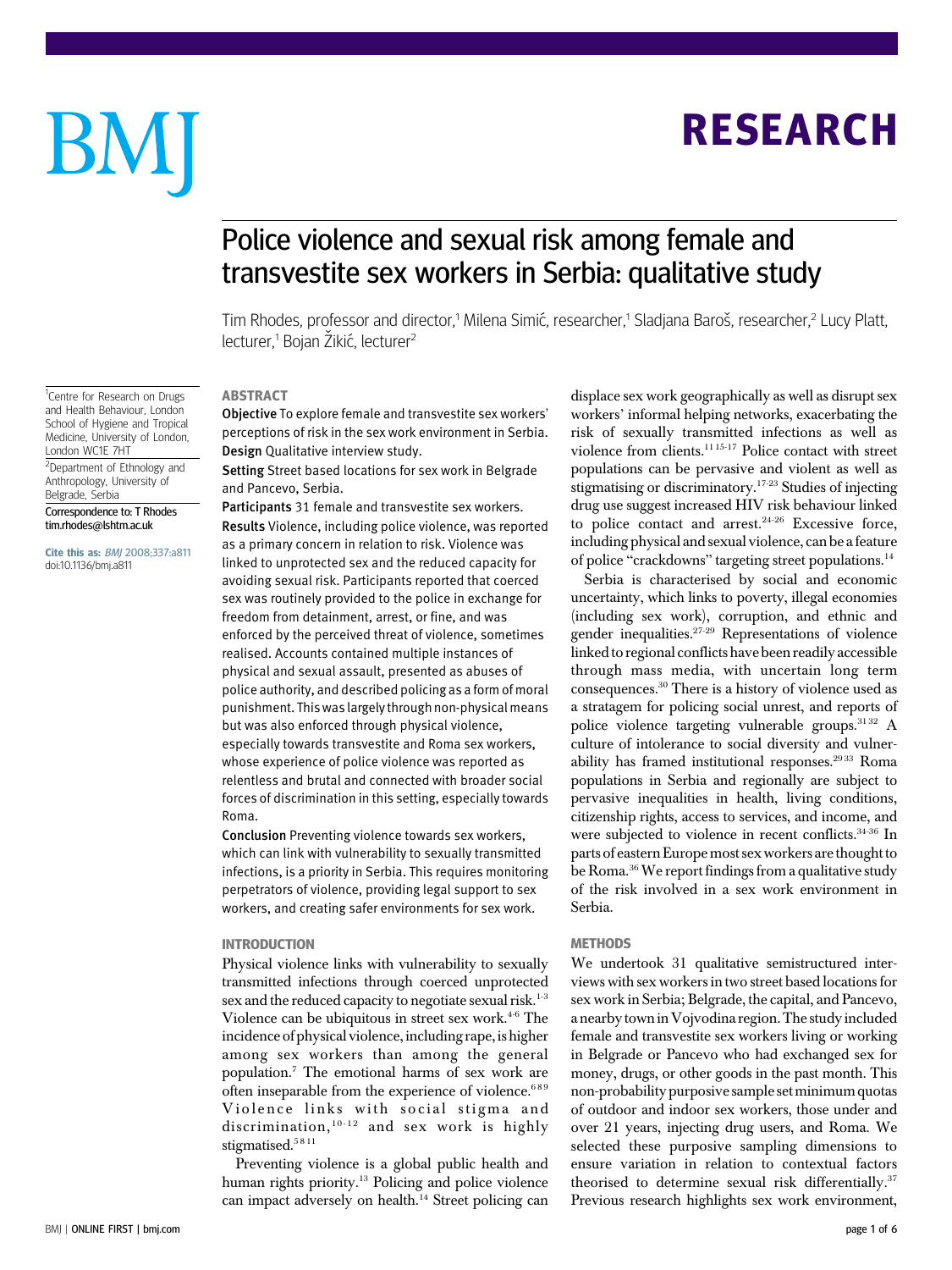drug use status, and age as important determinants of risk related to sex work,  $4-618-2023$  and Roma are subject to noticeable inequalities in health, including risk of HIV and sexually transmitted infections.35 36 We recruited participants through collaborating outreach projects at five discrete sex work "hotspots" and supplemented through snowballing and chain referral within networks of sex workers. We set an a priori target of 30 interviews with a fixed period for data collection.

We generated data using an interview topic guide containing key questions with prompts for patterns and organisation of sex work, use of condoms, risk perception, and risk in the sex work environment. The piloted topic guide was generated through close consultation with local sexual health and HIV prevention services, including non-governmental organisations, and fostered participant led description of experience related to sex work. Interviews were done in Serbian (by MS and SB) in cafes and restaurants  $(n=14)$ , at local projects  $(n=12)$ , at participants' homes  $(n=4)$ , and in quiet outdoor spaces  $(n=1)$ . Participants were reimbursed  $\epsilon$ 10 (£8; \$16). Interviews were tape recorded after informed consent, lasted 60-90 minutes, and were transcribed verbatim by locally trained staff and the research team. Translated transcription was donethrough close collaboration with atranslator, with translated text checked by bilingual members of the research team.

Coding of data was descriptive and thematic, with an emphasis on typological description.<sup>37</sup> Data were collected in two waves to enable provisional coding to inform ongoing recruitment and purposive sampling as well as refinement of topic areas for interview. This enabled findings and codes to emerge iteratively.<sup>3738</sup> At the interim analysis, violence (as defined by participants) emerged as a key theme and was thus given greater emphasis in later interviews. Coding of data was undertaken by TR and MS in two phases, with first level codes identifying key topics and concepts on the basis of a combination of participants' accounts and a priori defined topics of interest (for example, violence), and second level codes breaking these into smaller units for analysis (for example, client violence, police violence, moral policing, non-physical violence).

The sample comprised 24 female sex workers and seven transvestite sex workers of average age 28 years. Most (n=25) were street based sex workers—that is, soliciting and negotiating sex with clients in street locations (beside busy roads, at railway and bus stations, at busy hotels). Street based sexual services were providedin nearby parkinglots and woods, andin central Belgrade in street alleyways and rooms rented for 15 minutes. The remaining sex workers solicited sex through advertising their telephone numbers, and one was connected with a bar/club. Half were Roma  $(n=15)$ , all of whom worked the streets, and among whom were all the transvestites. Two thirds of the women had children (n=15). Only five sex workers self reported sexually transmitted infections and eight reported injecting drugs, one of whom reported being HIV positive and another three hepatitis C positive. All street based sex workers reported having experienced some kind of violence linked to their work. Sex work is illegal in Serbia under article 14 ofthe Law of Peace and Order, and thus operates in a prohibitive environment.

#### RESULTS

Violence, and police violence in particular, was identified as a primary concern of sex workers in their descriptions of the risks involved in street based sex work in Belgrade and Pancevo, Serbia.

#### Environment for sex work

As found elsewhere,<sup>56</sup> sex workers placed strong emphasis on condom use in transactional sex encounters: "Not using condoms with a client, God forbid!" (case 2, female); "With clients, it has to be with a rubber" (case 23, female). Condom use, as well as hygiene more broadly, was linked with personal integrity and responsibility: "I take good care of myself. All that [HIV] comes from the lack of hygiene, to those who don't take good care" (case 8, female). A core strategy for regulating risk was "client sorting," whereby the "messy," "dirty," and "dangerous" were avoided in favour of the "married," "normal," and "clean." Judgments about hygiene influenced condom use, with unprotected sex said to occur discriminately and exceptionally under conditions of assumed low risk: "It happened, even without a condom, but he was married, clean, neat, spotless" (case 7, female). For some, economic necessity was a concomitant factor: "He paid more for the service" (case 7, female); "If he pays me extra, then I can do it without a condom" (case 6, transvestite).

Accounts thus emphasised the role of situational factors, and especially the risk of violence, in undermining a norm for condom use. The risk of violence seemed to be ubiquitous to this street setting for sex work, and was reported as a primary concern: "No kind of money is worth it when he beats you, when you are scared to death" (case 25, female). Violence was reported as linked to incidents during condom use or breakages resulting from rough or coerced sex: "If they push it in violently, then it [condom] breaks" (case 19, female). Violence was also described as being linked directly to unprotected sex through coercion: "I had to accept everything he asked for . . . without the rubber" (case 25 female). The perceived threat of physical violence also had indirect effects on sex workers' capacity for reducing risk by feeding a sense of pervasive insecurity and loss of control in sex work transactions: "I get scared everytime I get in [a car] with someone I don't know, so that I am consumed with fear" (case 12, female); "I find it very difficult to get into someone's car . . . because life is at stake" (case 22, transvestite). Physical violence by clients was reported to be common, but it was violence by police that was perceived as the greater threat and as less open to risk management: "You canmanage your clients somehow, but to be honest, the greatest threat to us is the police" (case 7, female).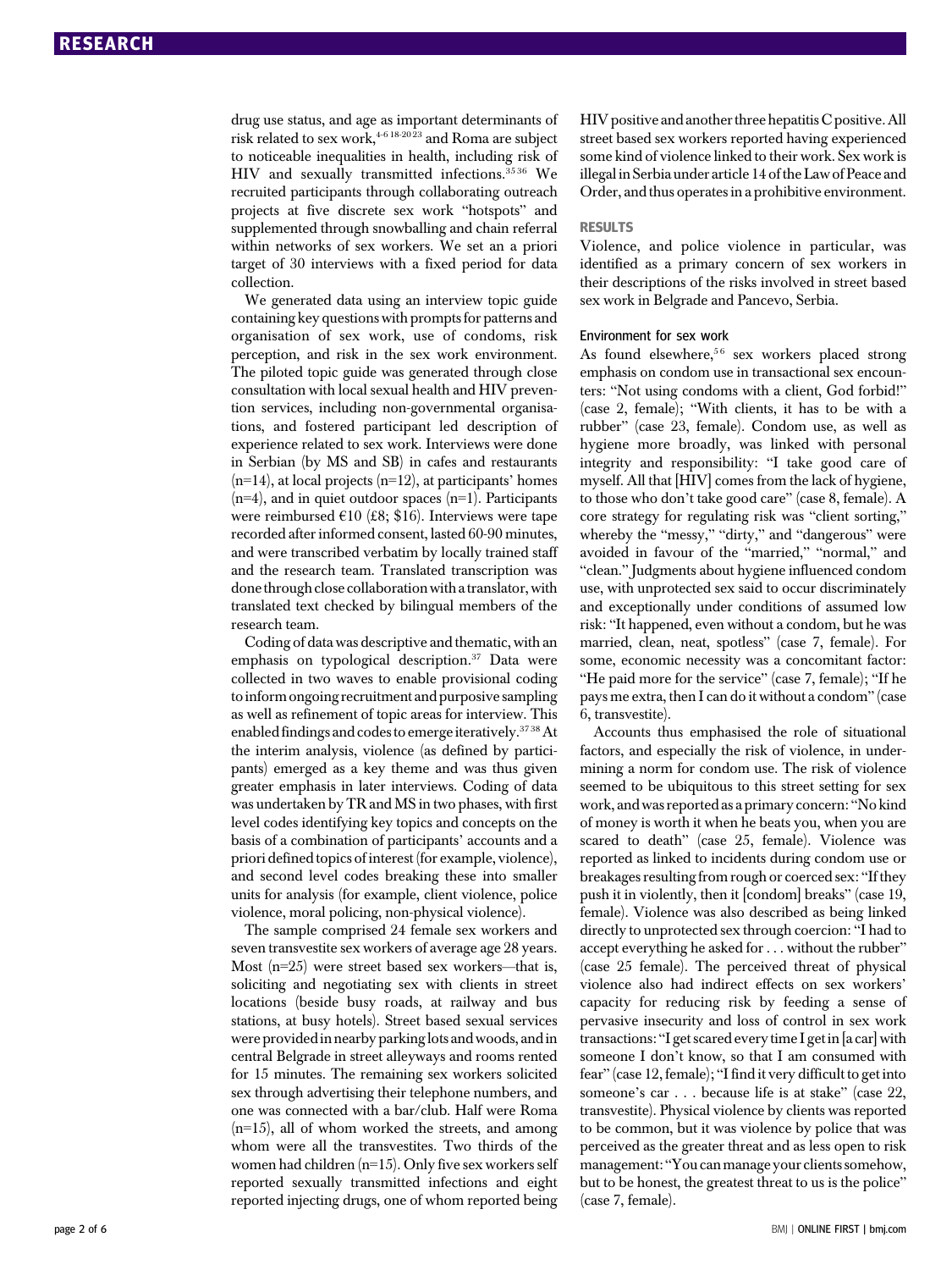#### Box 1 Sex by deception and coercion

#### Extract 1: sex by deception

And at the end of the job he shows me his badge, and says like "Give me my money back now." That's what he does. And he's not on duty. But he's some cop. What do you do? Give the money back (case 14, female)

He says "let's do it." I say, "Well, pay me, give me the money." And then he asks, "Have you ever been taken in to the police?" Like he's a cop and all. And I say,"Yes, I have." And he says "Do youwant to go to the station, you andI?"You know, they try you out, askfor blowjobs, sex in return. It's just their thing (case 10, female)

#### Extract 2: sex in exchange for freedom from police attention

They want blowjobs, fucking, if you want them to let you go. You've got to. The police like fucking us more than anyone. They don't pay. It's like this: they fuck us, and so they let us go (case 5, transvestite)

And he pulled out a police badge and said "C'mon, you want me to take you in or screw you?" I was scared, and allowed him to screw me (case 18, female)

They want for blowjobs, fucks. I work for free, just so they don't take me in (case 23, female)

#### Extract 3: sex coerced by violence

He wants me to blow him for free. I don't want to. Later, when he gets me on my shift, he beats me silly. Beats me silly (case 20, transvestite)

He beat me up with a baton. Up in this park. He beat me up with the baton. And several times I had to be [have sex] with him. I really had to. I was forced (case 15, female)

#### Police violence

Although some participants had not experienced physical violence perpetrated by the police—"I perhaps got two slaps one time, that's all, but other girls were hurt pretty bad" (case 16, female); "The police don't know me well here, so I can stand freely where they don't know me" (number 10 female)—the following forms of police violence seemed normative: deception and coercion (box 1), extortion (box 2), and discrimination (box 3).

Sexual services were described as being commonly provided to police without payment as well as secured by them through deception and coercion (box 1). Police reportedly presented sex workers with the

#### Box 2 Extortion

#### Extract 1: extortion of money

They are screwing around with us. Like we need fuel, we need money for this, we need it for that (case 2, female)

Yesterday, or the day before, the patrol, they wanted money from us. First he says, "C'mon, get in the car." Nothing to it, I get in the car. Then he says, "Why don't you treat us?" And he says, "C'mon, sort it out among yourselves," how much money we are to give him (case 14, female)

It's really pathetic taking money from us. I don't know how they don't understand I struggled for that. I sold my body. I worked. The man, for instance, pardon me, fucked me and everything, for the money. And they take the money. Why? I don't know, but so they say it goes into some fund, what do I know? (case 16, female)

#### Extract 2: extortion of information

The first time they beat me because I didn't want to admit who I worked for. They slapped me around. Like, "Gypsy, motherfucker, why don't you start talking?" I was pregnant, and he started beating me. Like, "You ain't going to say you're pregnant any more, now you're going to get beaten up at the station, and nobody's going to believe you, and if you report me, I beat you up" (case 8, female)

option of providing services without payment as a means of avoiding possible arrest, detainment (varying from hours to one month), and a certain fine (in Belgrade, between  $€100$  and  $€200$ ). Sex workers described how in cases of deception, presumed clients would usually reveal their identity as policemen once services had been negotiated and exchanged, demanding the return of their money (box 1, extract 1). This was described as a no choice situation, which for some had become routine: "They're in power, and we are not, what can I do?" (case 2, female). Although exceptions were reported ("Let me tell you, I didn't work with none of them police"; "I don't do cops") (case 3, female),sex would normatively be provided in exchange for freedom from detainment or arrest (box 1, extract 2).

The risk of detainment, arrest, or fine or the threat of physical violence were given as the reasons whysex workers acquiesced to police demands for sex without payment. Attempts to resist such demands were said to incite violence (box 1, extract 3). We were given multiple examples of coerced sex involving violence perpetrated by those presumed to be police (box 1, extract 3), although condoms were reported to be used in most: "Leave off mate, not only am I doing you for free, but you're not jacking me up without a rubber" (case 1, transvestite). Accounts also indicated routine extortion of money from sex workers by police, as unofficial fines or as "negotiated" payments to secure freedom from detainment, arrest, or registration as a prostitute (box 2, extract 1). Extortion of money or information(particularly about pimps and when giving "statements by dictation") was also reported to be enforced by the threat of violence (box 2, extract 2).

A common theme therefore was a fatalist acceptance to the inevitability of everyday police violence ("I can't fight destiny"), borne out of the internalisation of police "rights" to victimise ("They have a right to beat us because we do this prostitution thing") and recognition that rights to police protection are unrealised and unrealistic ("I can't complain to anybody, I'm a prostitute").

A striking feature of sex workers' accounts was that police violence was presented as transgressing boundaries of legal acceptability or rationality, and thus was thought to be moral punishment (box 3, extract 1). Enforced sex and coerced payments to police, although outside the law, were experienced as discipline as if for moral wrongdoing, to "bring sex workers to their senses," and suggesting that they were matter out of place (box 3, extract 1). Policing thus extended into private life. A common tactic reported to be deployed was humiliation in the face of "normal others." This involved unwanted disclosure of a sex worker's identity to friends and family, thus disrupting the preservation of a dignified private self away from work (box 3, extract 2). A striking instance of public shaming included police collaborations with national media, whereby police crackdowns and arrests of sex workers would be televised (box 3, extract 2).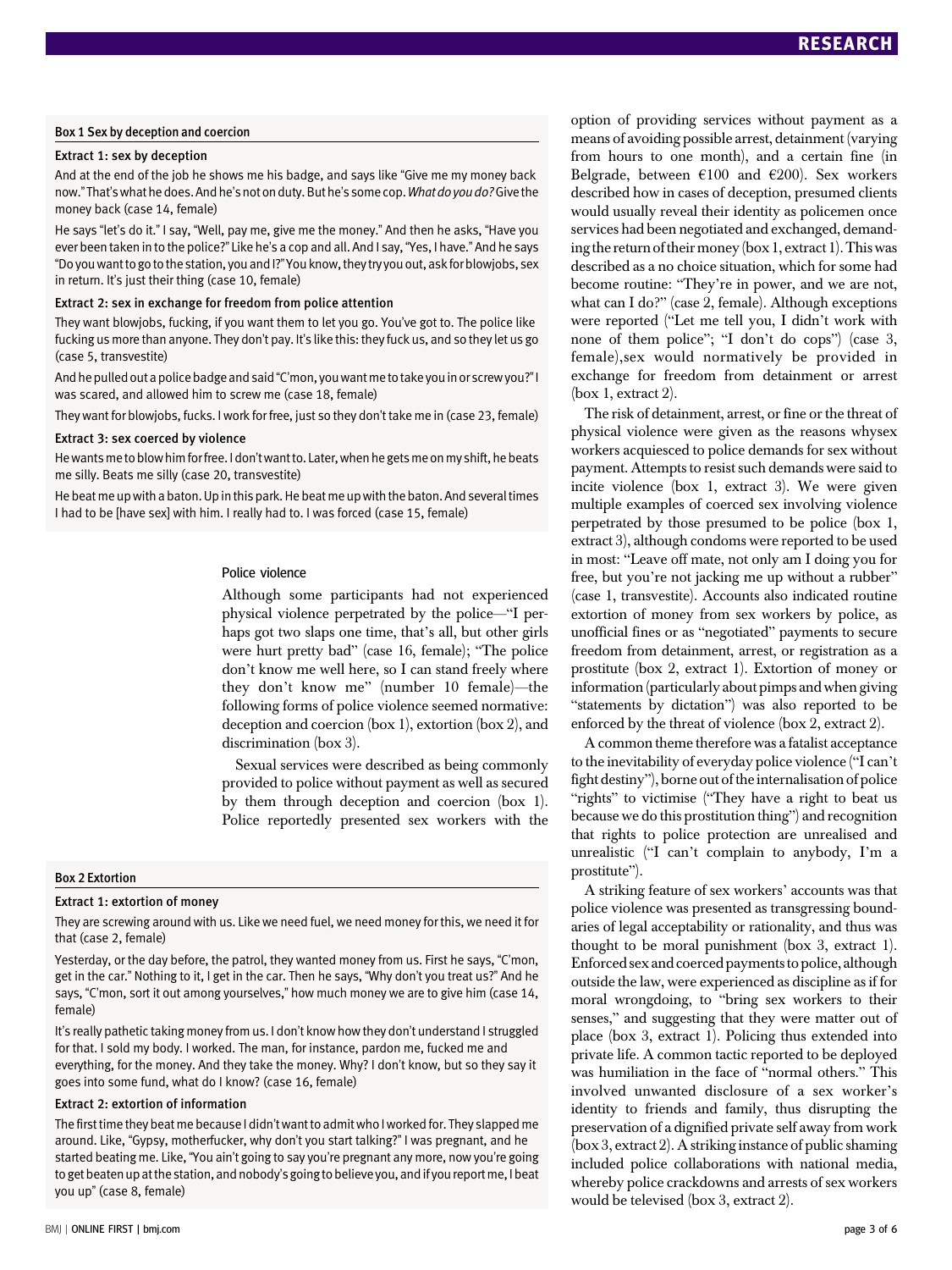#### Box 3 Discrimination

#### Extract 1: moral punishment

They [police] take us into their office, and one starts kicking you in the legs, the other one into kidney. Without any reason. They want to accomplish something, to prevent us from doing something. From what? From doing this work. "Why don't you find another job?" I say, "Come on, find me another job and I will do it" And he goes, "Why should I look for a job for you?" and so on. It's like that (case 2, female)

He [policemen] is swearing at us, saying we're sluts, whores . . . Pancevo is forbidden grounds to us. We can't even move on the streets, nor in bars. If I had a boyfriend now, and went for a drink, and he came, he'd kick me out of the place (case 3, female)

#### Extract 2: public humiliation and shaming

A few times I went out with my boyfriend. I would sit down, drink coffee, and they [police] come in. "Hey, do you know ...?," I mean, it's the first thing they say, "Do you know what she.. .?" And he [my boyfriend] goes,"Well, can I not have a drink with her?" "You know, well . . . Do you know what, do you know what she does?" (case 15, female)

Most of thewomen get arrested. The last time they arrested people itwas on television.I saw it in person. Arrested, chased, and filmed on camera (case 1, transvestite)

#### Extract 3: extreme violence driven by contempt

They [police] started going wild, only on us transvestites. They let the girls go. They just pick us up, and go to the woods, and go wild on us . . . First, they beat us in the woods, and then they take us to the station. And then they tell us at the station "Hey, freshen up," and they beat us up in the bathroom (case 5, transvestite)

They [police] kicked, kicked, kicked the hell out of us. Just transvestites. They took me to the woods, down by the bridge . . . They stripped everything off me . . . Flashlight in the eyes. I said a million times, "Take me away. Did you come to arrest me? Arrest me then, but, do not beat me up." . . . That makes it worse. "Shut up, motherfucker, shut up!" (case 20, transvestite)

What's the reason for them [police] to beat me up? The fact I'm like this is my business. One squad came over, and they beat me senseless because of what I am. I came back all black and blue . . . I didn't know where the blows were coming from . . . They just have this hate. Whether it's towards prostitutes or specifically trannies. But it's terrible (case 22, transvestite)

> Moral punishments for selling sex overlapped with other forms of social discrimination, especiallytowards Roma and transvestites: "There is nothing [about me] that is normal for our people here, for our nation, here in Serbia" (case 1, transvestite). Police violence was described as especially brutal towards transvestites, all of whom in this study were Roma, and most Kosovo refugees (box 3, extract 3). Extreme violence reported towards transvestites and Roma was generally interpreted as driven by contempt for being of minority or deviant status (box 3, extract 3).

> Taken together there was strong emphasis in sex workers' accounts on the need for greater protection from police violence and corruption as well as for creating safer and regulated off-street environments for sex work, including through legislative change: "Legalise it. I'll be the first to pay taxes" (case 2, female); "Make it legal, so that we have some papers and do not get messed with by the police" (case 8, female); "[Legalising] it would bring a proper solution. I could work freely. I would be up for HIV testing. I'm here to pay taxes. I'm here to fulfil my obligations to the state" (case 1, transvestite); "We need some building—I'm standing in the street—so that the police can't touch us, some workplace" (case 12,female); "If it was legal, we'd go to doctors, we'd have medical records, it'd be much better" (case 15, female).

#### **DISCUSSION**

Violence was reported as a primary risk concern of street based sex workers in Serbia and linked to coerced unprotected sex, breakages of condoms, and reduced capacity to negotiate sexual safety. Moreover, sex workers described being coerced into providing sex to police in exchange for freedom from detainment, arrest, or fine, and this was reportedly enforced by perceived risks, sometimes realised, of physical violence by police. Reports of police violence, deception, coercion, and extortion towards street sex workers in Serbia seem to contravene the Serbian police ethics guidelines, ratified in 2003 and based on the European Union Code of Ethics for Police Forces (2001).

This study has limitations. It is an exploratory study generating findings for testing in future research. Generalisability is inevitably limited to this specific sample and setting. The study is an interpretative analysis of participants' accounts and reflects the themes of these. Counter narratives are possible, and the study did not investigate accounts by the police. Also, what distinguishes excessive force from legitimate force in policing can be a fraught debate.<sup>39</sup>

Interviews contained multiple descriptions of physical and sexual assault, presented as abuses of police authority. Reported coerced sex by police usually involved condoms, but the pervasive risk of violence contributed to a reduced sense of control over the negotiation of sexual transactions. Sex workers largely adopted a fatalistic acceptance to reported police demands for money or sex without payment. This study extends concepts of sexin exchangeformoney or goods to include coerced sex in exchange for freedom from police detainment, arrest, or fine.

This study also identified possible policing practices with little basis in legal rationality but which acted as forms of moral punishment. These practices discipline and stigmatise, positioning sex workers as having waived rights to respect or protection on account of having transgressed. Such practices usually comprised bullying of a non-physical nature, such as humiliation and shaming involving the unwanted disclosure of a sex worker's identity to "normal others." But discriminatory policing practices were also embedded in physical violence, and much of it brutal, as in the case of the relentless violence reported by transvestite sex workers, all of whom were Roma. Previous studies have noted excessive use of force when policing female or transvestite sex workers<sup>1720</sup> and drug users.<sup>1440</sup>

Police violence may be disproportionately directed towards vulnerable groups.<sup>3941</sup> It is shaped by organisational culture as well as social context.<sup>41-43</sup> Violence linked to sex work reflects institutionalised social inequalities and anxieties relating to gender, ethnicity, sexuality, and vulnerability.<sup>1244</sup> In Serbia, Roma are subject to immense social discrimination and impoverishment,<sup>33</sup> and we found that Roma transvestite sex workers reported being subjected to extreme acts of police violence.

In conclusion, physical violence, enacted or threatened, links with unprotected sex and vulnerability to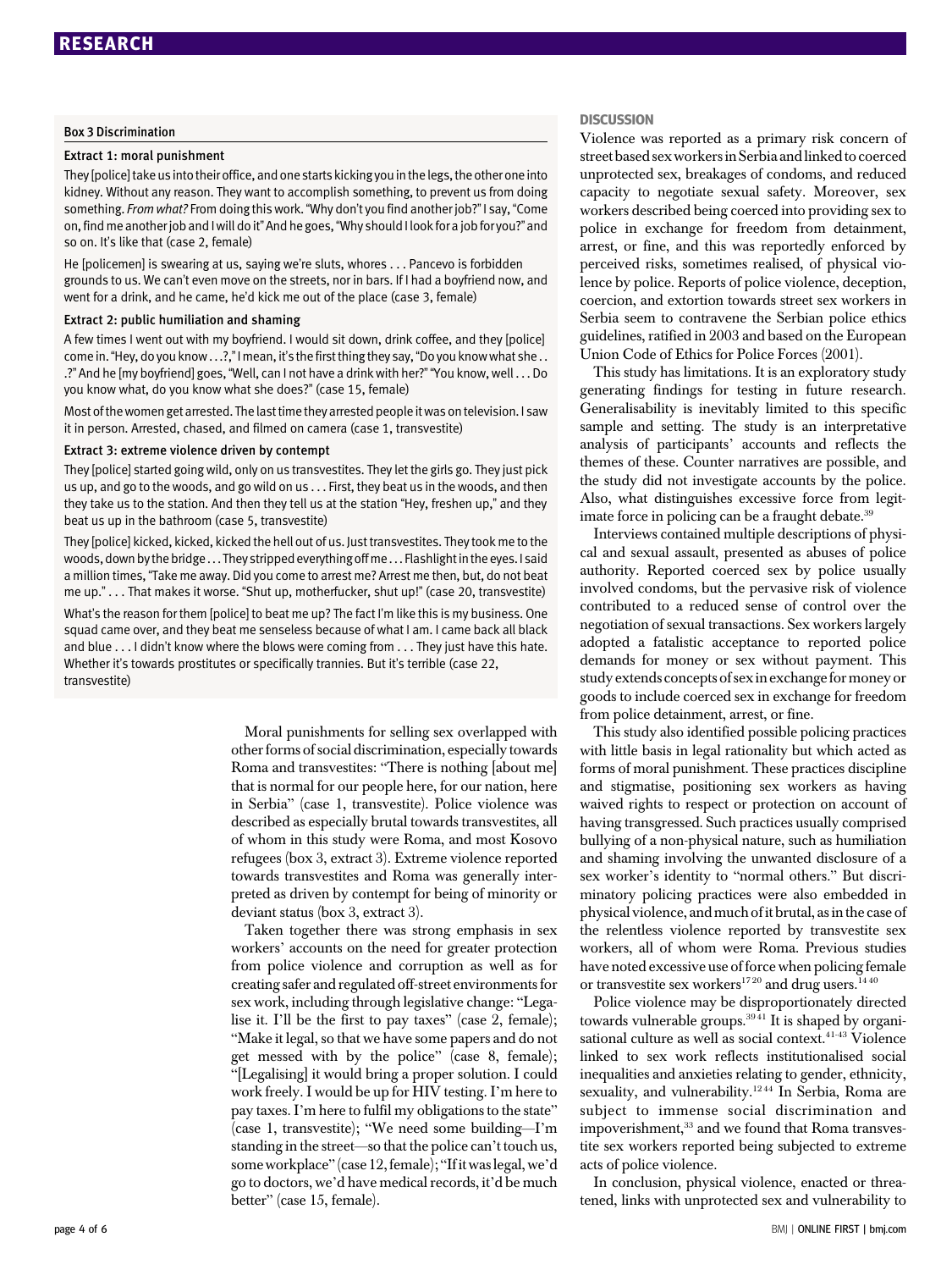#### WHAT IS ALREADY KNOWN ON THIS TOPIC

Violence can link with coerced unprotected sex and risk of sexually transmitted infections, but little is known about police violence towards female and transvestite sex workers

#### WHAT THIS STUDY ADDS

In Serbia, coerced sex was reported to be routinely provided to police in exchange for freedom from detainment, arrest, or fine, and was enforced by the perceived threat of violence, sometimes realised

Policing acted as moral punishment through non-physical means but was also reportedly enforced through physical violence, especially towards transvestite and Roma sex workers

> sexually transmitted infections<sup>1-520</sup> and can contribute to sex workers' diminished sense of volitional control.10-12 17 The prevention of violence tends to focus on reducing violence by clients, including through negotiation strategies of transactions. $823$  A need exists to "design out" violence from sex work.<sup>8</sup> This requires interventionsto monitor client and police perpetrators of violence and contraventions in police conduct, legal support protecting sex workers' health and human rights, and the creation of safer environments for sex work. The criminalisation of sex work environments exacerbates the vulnerability of sex workers to violence by police and clients while limiting sex workers' access to protection.<sup>182345</sup> Interventions creating licensed regulated premises for sex work and enabling legislative frameworks protective of sex workers' health, safety, and labour rights should be considered.

We thank those who participated in interviews or who helped by referring us to others, especially JAZAS, a non-government organisation working in HIV prevention. The views expressed here are those of the authors and do not necessarily represent the views of their institutions or those of the Republican AIDS Commission of Serbia who supported the study. Contributors: TR designed and coordinated the study, did the analyses, and wrote the paper. He is guarantor. MS and SB undertook the interviews and their coding for analysis. LP assisted with analysis. BZ oversaw local

coordination of the study. Funding: Department for International Development (UK). The Department of Health (UK) provide core funding to the Centre for

Research on Drugs and Health Behaviour at the London School of Hygiene and Tropical Medicine, UK. All authors declare independence from these funding agencies.

Competing interests: None declared.

**Ethical approval:** Riverside ethics committee (UK), with additional support from the Republican AIDS Commission of Serbia.

Provenance and peer review: Not commissioned; externally peer reviewed.

- 1 Ravi A, Blankenship K, Altice F. The association between history of violence and HIV risk: a cross-sectional survey of HIV-negative incarcerated women in Connecticut. Women's Health Issues 2007;17:210-6.
- Maman S, Campbell J, Sweat MD, Gielen AC. The intersection of HIV and violence: directions for future research and interventions. Soc Sci Med 2000;50:459-78.
- 3 Choi YP, Chen KL, Jiang ZQ. Client-perpetuated violence and condom failure among female sex workers in Southwestern China. Sex Transm Dis 2008:35:141-6.
- 4 Church S, Henderson M, Barnard M, Hart G. Violence by clients towards female prostitutes in different work settings: questionnaire survey. BMJ 2001;322:524-5.
- 5 Barnard MA. Violence and vulnerability: conditions of work for streetworking prostitutes. Sociol Health Illn 2003;15:683-705.
- 6 Sanders T. A continuum of risk? The management of health, physical, and emotional risks by female sex workers. Sociol Health Illn 2004;26:557-74.
- 7 Potterat J, Bewer DD, Muth SQ, Rothenberg RB, Woodhouse DE, Muth JB, et al. Mortality in a long-term open cohort of prostitute women. Am J Epidemiol 2004;159:778-85.
- 8 Sanders T, Campbell R. Designing out vulnerability, building in respect: violence, safety, and sex work policy. Brit J Sociol 2007;58:1-19.
- 9 Jackson LA, Bennett CG, Sowinski BA. Stress in the sex trade and beyond. Crit Public Health 2007;17:257-71.
- 10 Parker R, Aggleton P. HIV and AIDS-related stigma and discrimination: a conceptual framework and implications for action. Soc Sci Med 2003;57:13-24.
- 11 Shannon K, Kerr T, Allinott S, Chettiar S, Shoveller J, Tyndall MW. Social and structural violence and power relations in mitigating HIV risk of drug-using women in survival sex work. Soc Sci Med 2008;66:911-21.
- 12 Epele M. Gender, violence, and HIV: women's survival on the streets. Cult Med Psychiatry 2003;26:33-54.
- 13 World Health Organization. The third milestones of a global campaign for violence prevention report. Geneva: WHO, 2007.
- 14 Cooper H, Moore L, Gruskin S, Krieger N. Characterizing perceived police violence: implications for public health. Am J Public Health 2004;94:1109-18.
- 15 Blankenship KM, Koester S. Criminal law, policing policy, and HIV risk in female street sex workers and injection drug users. J Law Med Ethics 2002;30:548-59.
- 16 Shannon K, Rusch M, Shoveller J, Alexon D, Gibson K, Tyndall MW. Mapping violence and policing as an environmental-structural barrier to health service and syringe availability among substance-using women in street-level sex work. Int J Drug Policy 2008;19:140-7.
- 17 Choi SY, Holroyd E. The influence of power, poverty and agency in the negotiation of condom use forfemale sex workers in mainland China. Cult Health Sex 2007;9:489-503.
- 18 Sanders T. The risks of street prostitution: punters, police, and protesters. Urban Stud 2004;41:1703-17.
- 19 Wojcicki JA, Malala J. Condom use, power, and HIV/AIDS risk: sexworkers bargain for survival in Johannesburg. Soc Sci Med 2001;53:99-121.
- 20 Cohan D, Lutnik P, Davidson P, Cloniger C, Herlyn A, Breyer J, et al. Sex worker health: San Francisco style. Sex Transm Infect 2006;82:418-22.
- 21 Jayasree AK. Searching for justice for body and self in a coercive environment. Reprod Health Matters 2004;12:58-67.
- 22 Blanchard JF, O'Neil J, Ramesh BM, Bhattachariee P, Orchard T, Moses S. Understanding the social and cultural contexts of female sex workers in Karnataka, India. J Inf Dis 2005;191(Supp 1):S139-46.
- 23 Rekart ML. Sex work harm reduction. Lancet 2005;366:2123-34. 24 Werb D, Wood E, Small W, Strathdee S, Li K, Montaner J. Effects of
- police confiscation of illicit drugs and syringes among injection drug users in Vancouver. Int J Drug Policy 2008;19:332-8.
- 25 Miller CL, Firestone M, Ramos R, Burris S, Ramos ME, Case P, et al. Injecting drug users' experiences of policing in two Mexican-US cities. Int J Drug Policy 2008;19:324-31.
- 26 Rhodes T, Mikhailova L, Sarang A, Lowndes CM, Rylkov A, Khutorskoy M, et al. Situational factors influencing drug injecting, risk reduction, and syringe exchange in Togliatti City, Russian Federation: a qualitative study of risk environment. Soc Sci Med 2003;57:39-54.
- 27 Rhodes T, Simic M. Transition and the HIV risk environment. BMJ 2005;331:220-3.
- 28 Gordy E. The culture of power: nationalism and the destruction of alternatives. University Park, PA: Pennsylvania State University Press, 1999.
- 29 Nikolic-Rastanovic V. Women, violence and war: wartime victimisation of refugees in the Balkans. Budapest: Central European University Press, 2000.
- 30 OlujicM. Embodiment of terror: genderviolenceinpeace time andwar time in Croatia and Bosnia and Herzegovina. Med Anthropol Q 1998;12:31-50.
- 31 Djenovic D. Serbia: violence continues against religious communities. Forum 18 News Service. 2007. www.forum18.org/.
- 32 Human Rights Watch. Serbia: violence against students escalates. 2000. http://hrw.org/english/docs/2000/07/20/serbia711.htm.
- 33 Djilas A. A profile of Slobodan Milosevic. Foreign Aff 1993;72:81-96. 34 Bogdanovic D, Nikic D, Petrovic B, Kocic B, Jovanovic J, Nikolic M.
- Mortality of Roma population in Serbia, 2002-05. Croat Med J 2007;48:720-6.
- 35 Kabakchieva E, Amirkhanian YA, Kelly JA, McAuliffe TL, Vassielva S. High levels of sexual HIV/STD risk behaviour among Roma men in Bulgaria: patterns and predictors of risk in a representative community sample. Int J STD AIDS 2002;13:184-91.
- 36 World Bank. Roma and the transition in Central and Eastern Europe. Washington DC: World Bank, 2000.
- 37 Miles MB, Huberman MA. Qualitative data analysis. London: Sage, 1994.
- 38 Silverman D. Doing qualitative research. London: Sage, 2000.